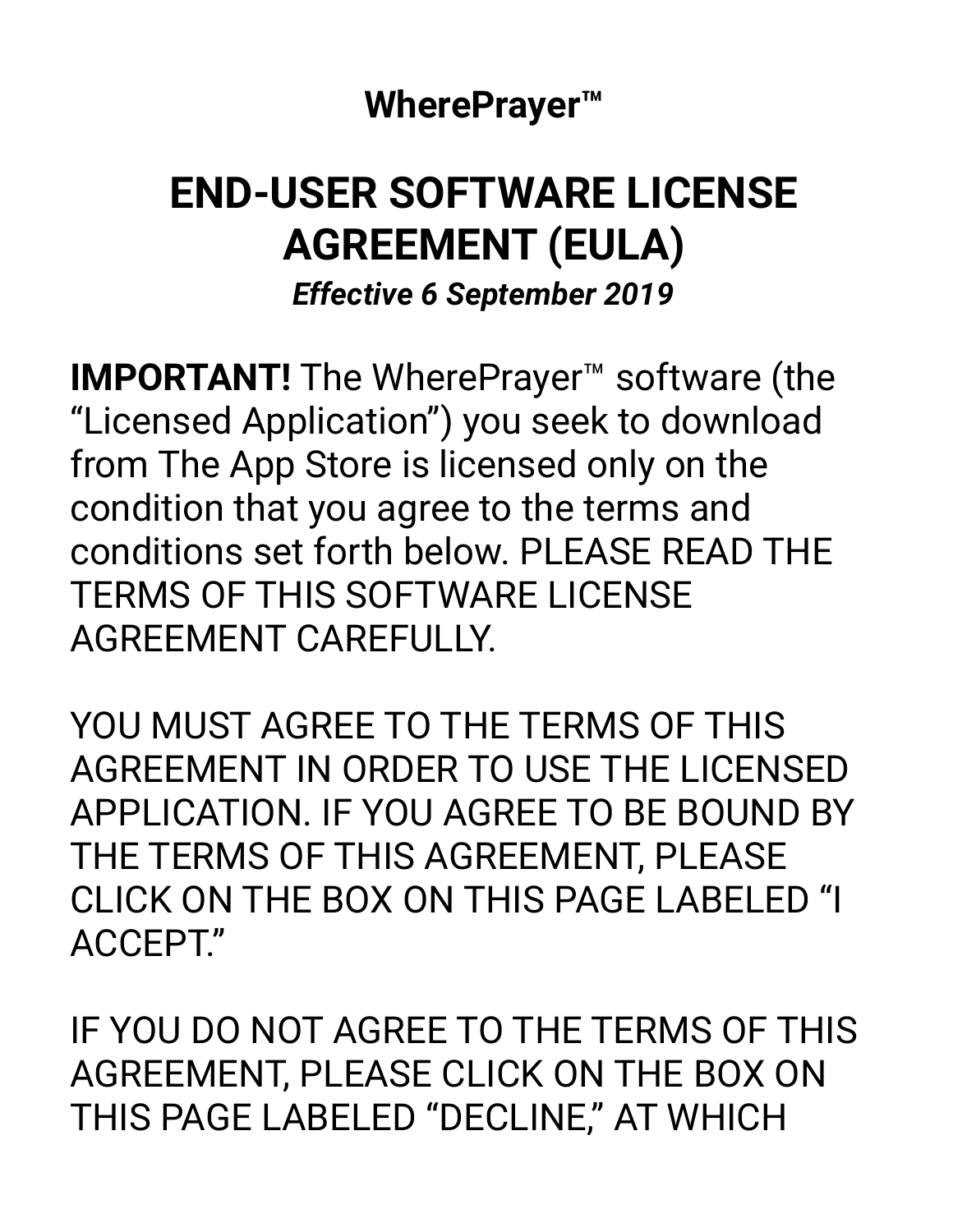### POINT YOU WILL NOT BE GRANTED ACCESS TO THE SOFTWARE.

The Licensed Application that you are about to access was developed by Lighthouse Woods LLC, a California limited liability company ("Licensor") for entertainment purposes only. This End-User License Agreement (this "Agreement") sets forth the terms under which you, as an individual or entity authorized by Licensor (or, for entities, any employee you authorize to use the Licensed Application) ("you"), may use the Licensed Application.

Access to and use of the Licensed Application is by permission of Licensor only, and only for applicants who accept this Agreement. Licensor may grant or withhold approval in its sole discretion.

Based on the foregoing and for other good and valuable consideration, the receipt and sufficiency of which are hereby acknowledged, you and Licensor agree as follows: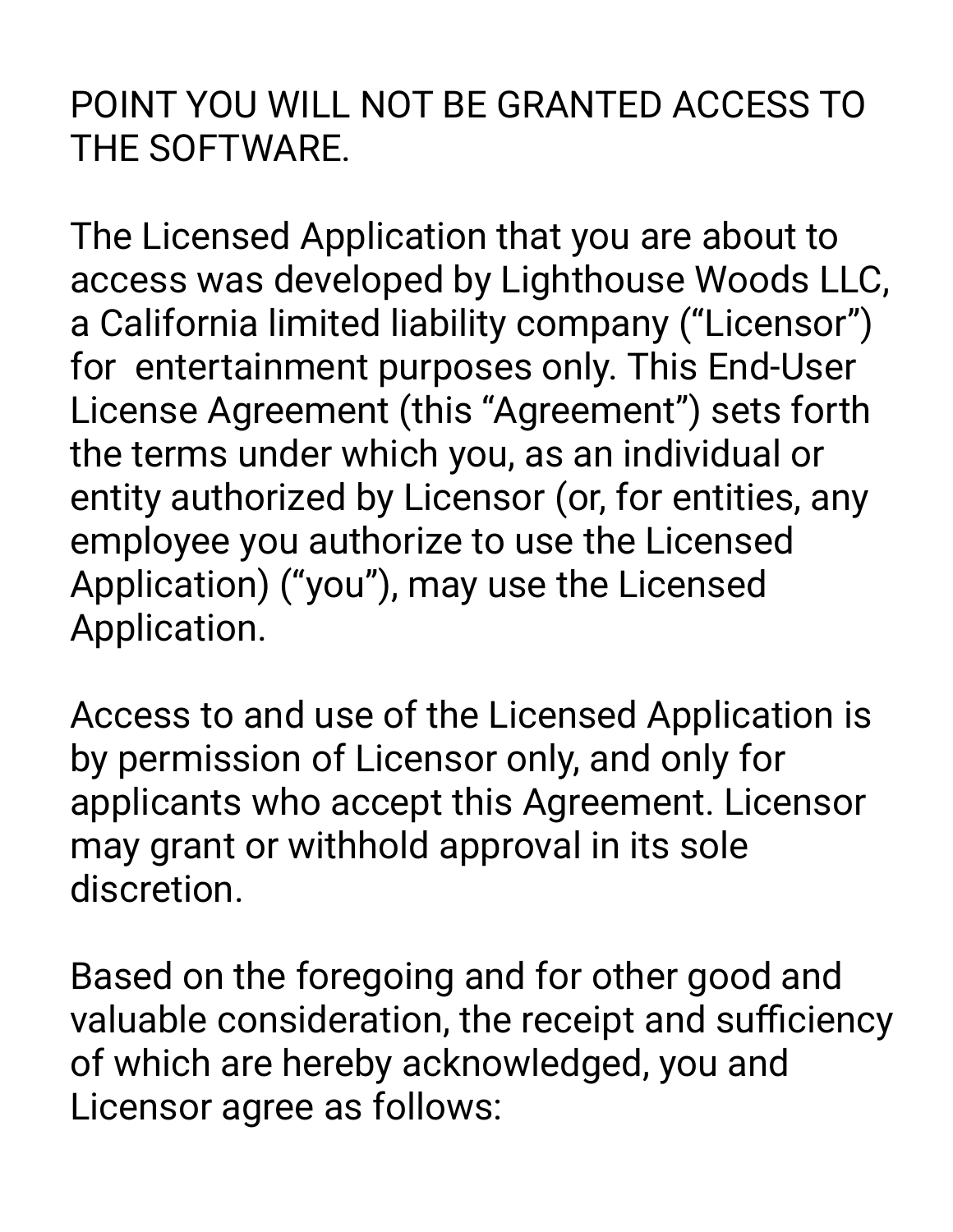**1. NATURE OF AGREEMENT.** This Agreement is a legal contract made between you and Licensor. This Agreement contains the terms and conditions that you must comply with if you wish to access and use the Licensed Application.

**2. LICENSE GRANT.** Licensor hereby grants to you a nontransferable license to use the Licensed Application on any Apple-branded products that you own or control and as permitted by the Usage Rules. The terms of this Standard EULA will govern any content, materials, or services accessible from or purchased within the Licensed Application as well as upgrades provided by Licensor that replace or supplement the original Licensed Application. Except as provided in the Usage Rules, you may not distribute or make the Licensed Application available over a network where it could be used by multiple devices at the same time. You may not transfer, redistribute or sublicense the Licensed Application and, if you sell your Apple Device to a third party, you must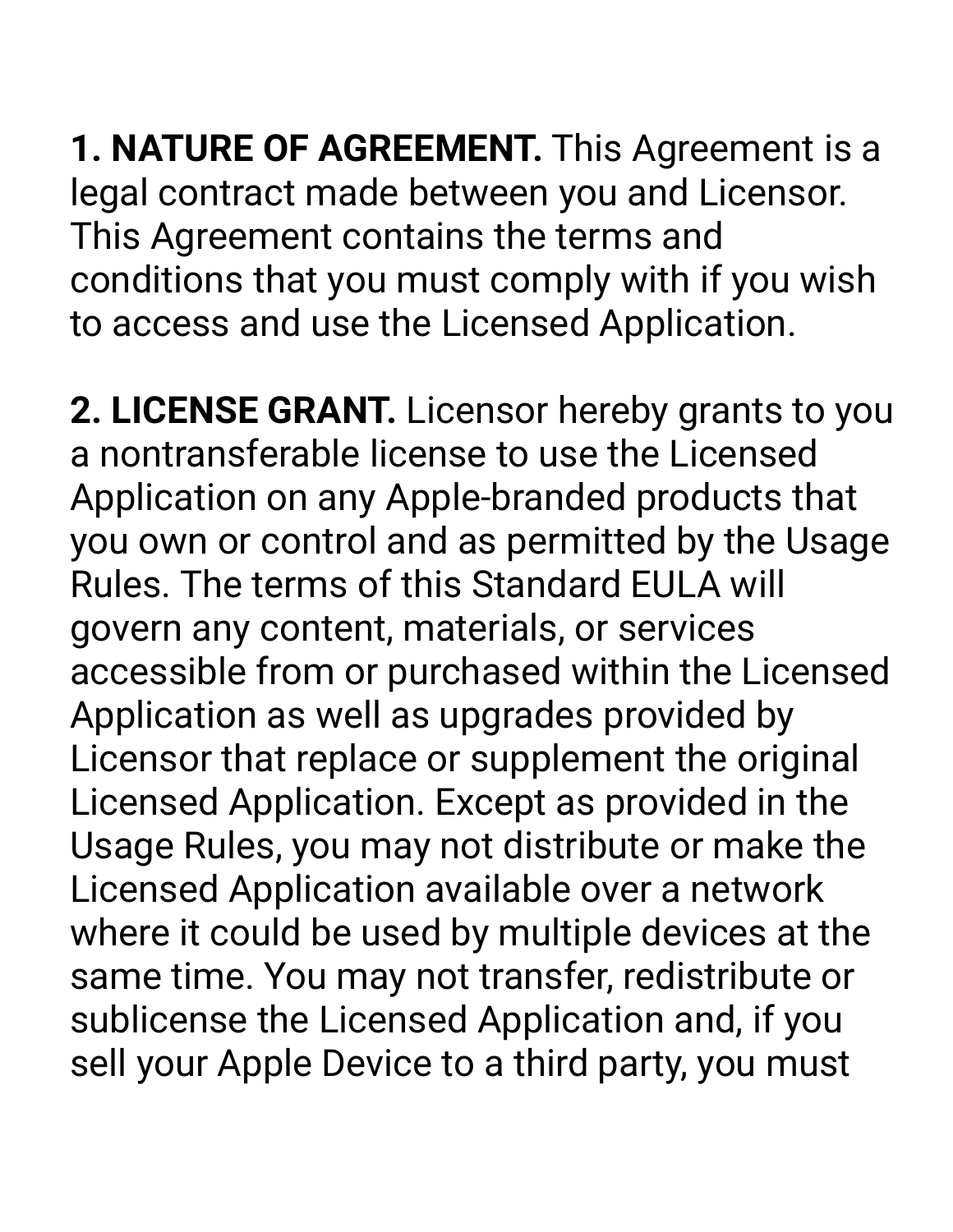remove the Licensed Application from the Apple Device before doing so.

## **3. OWNERSHIP OF LICENSED APPLICATION.**

Licensor retains all rights to the Licensed Application and the Documentation not specifically granted in this Agreement. Licensor owns the Licensed Application and the Documentation and all copyright and other intellectual property rights therein, and this Agreement does not transfer to you any title to or any proprietary or intellectual property rights in or to the Licensed Application, any updates or derivative works thereto, or the Documentation, or any copyrights, patent rights, or trademarks embodied or used in connection therewith, except for the rights expressly granted in this Agreement. The Licensed Application and the Documentation are protected by United States laws and international treaty provisions.

YOU MAY NOT USE, COPY, OR MODIFY THE LICENSED APPLICATION, IN WHOLE OR IN PART,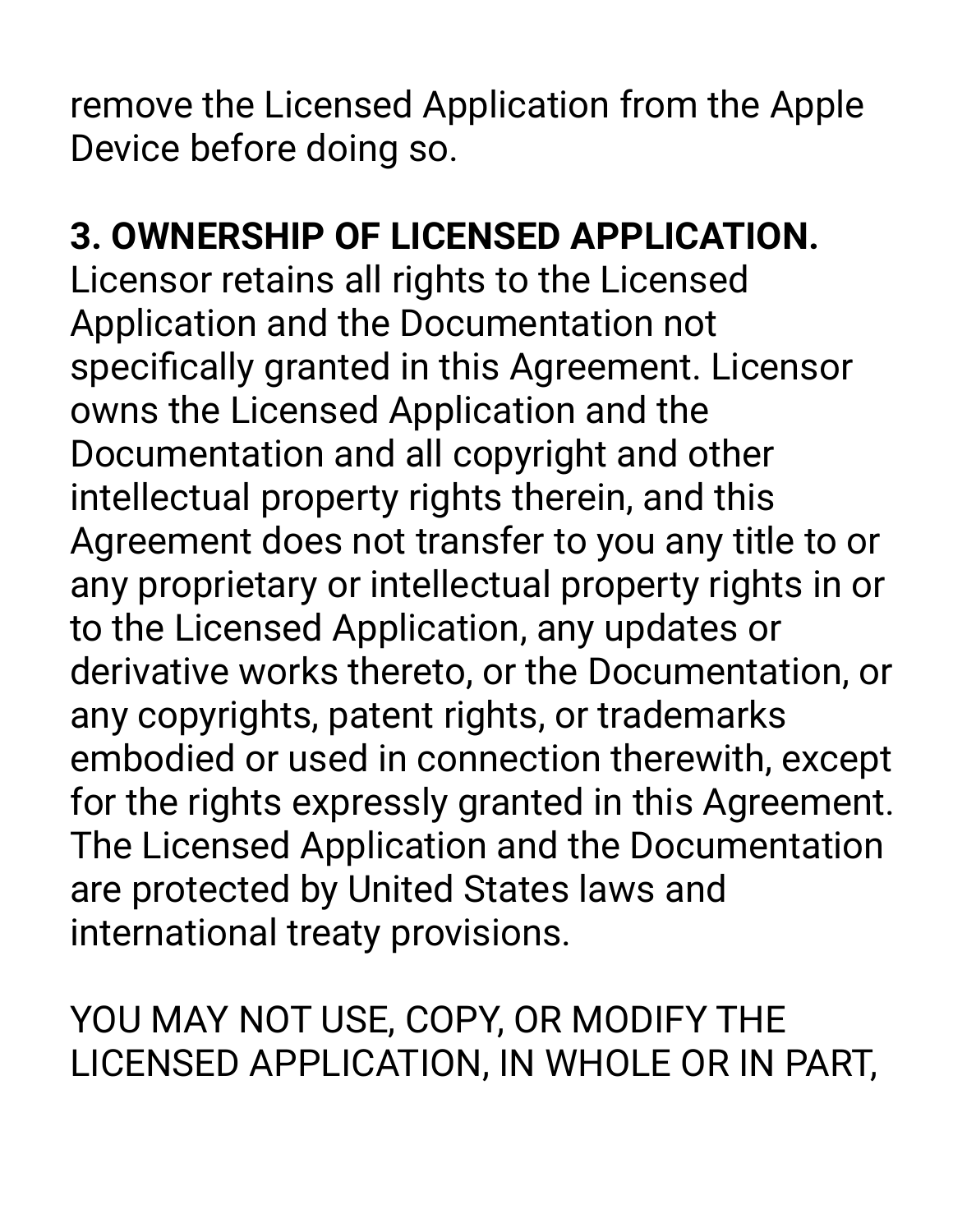EXCEPT AS EXPRESSLY PROVIDED FOR IN THIS AGREEMENT.

**4. RESTRICTIONS.** To the maximum extent permitted by law, you shall not (a) modify, reverse engineer, decompile, disassemble, create derivative works from, or attempt to derive the source code of the Licensed Application; (b) rent, lease, loan, sell, sublicense, distribute, transmit, or otherwise transfer the Licensed Application access to any third party; (c) make any copy of or otherwise reproduce the Licensed Application (or any of the screens comprising the Licensed Application user interface) except for those copies necessarily made by the Apple-branded device that is running the Licensed Application. You agree to take all reasonable steps to safeguard your Apple ID and Password for the Licensed Application so as to ensure that no unauthorized person will have access to it, and that no persons authorized to have access will make any unauthorized use. You shall promptly report to Licensor any unauthorized use of the Licensed Application of which you become aware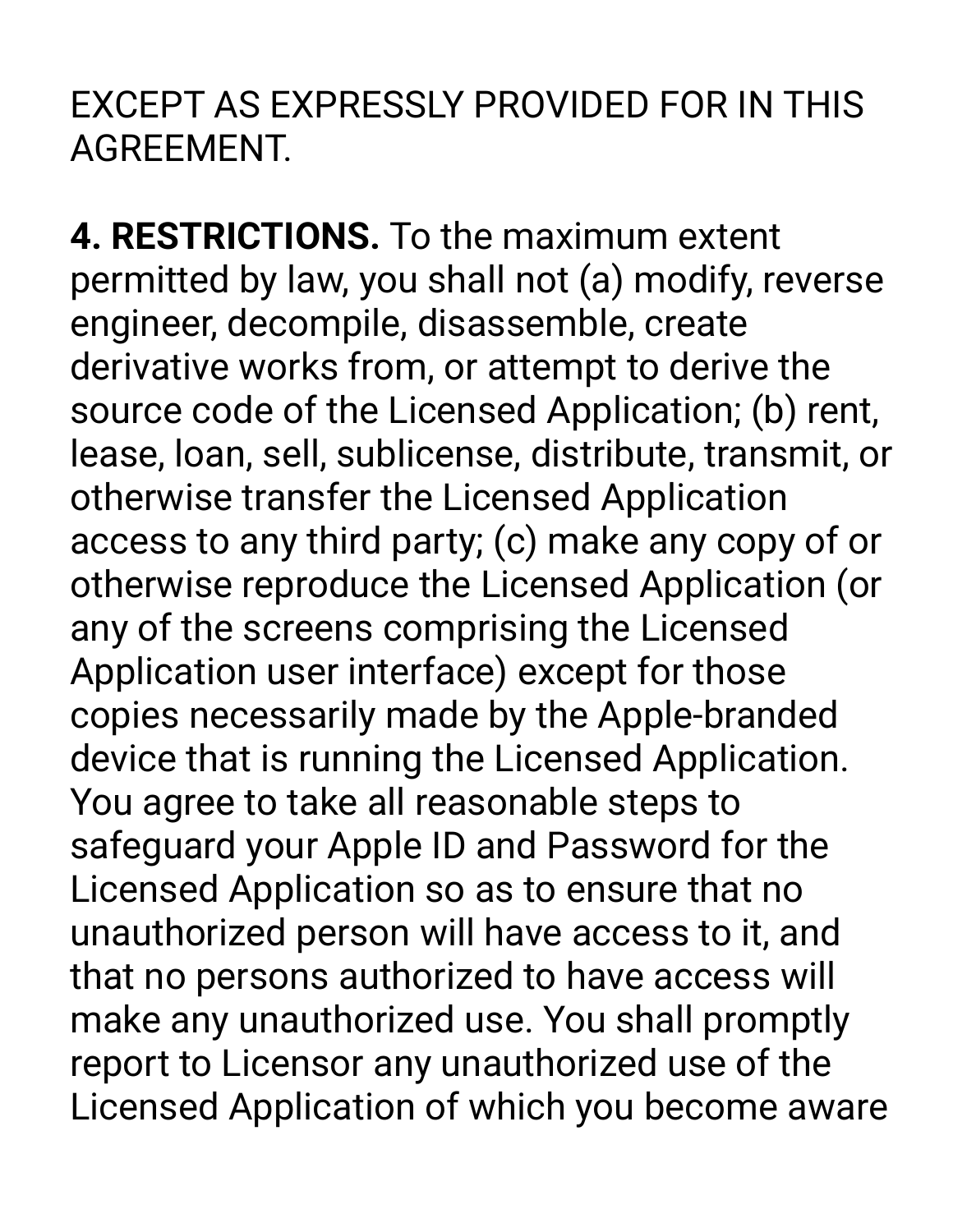and shall take such further steps as may reasonably be requested by Licensor to prevent unauthorized use thereof. These restrictions also apply to any updates or part of the Licensed Application (except as and only to the extent that any foregoing restriction is prohibited by applicable law or to the extent as may be permitted by the licensing terms governing use of any open-sourced components included with the Licensed Application).

**5. YOUR OBLIGATIONS.** You shall be solely responsible for the following: (a) providing all hardware, software, and communications capabilities required for use of the Licensed Application; (b) generating, providing, and loading your data into the Licensed Application; and (c) providing and maintaining, at all times during the term of this Agreement, the Internet access necessary for your use of the Licensed Application.

**6. TERM AND TERMINATION.** The license granted in this Agreement is effective until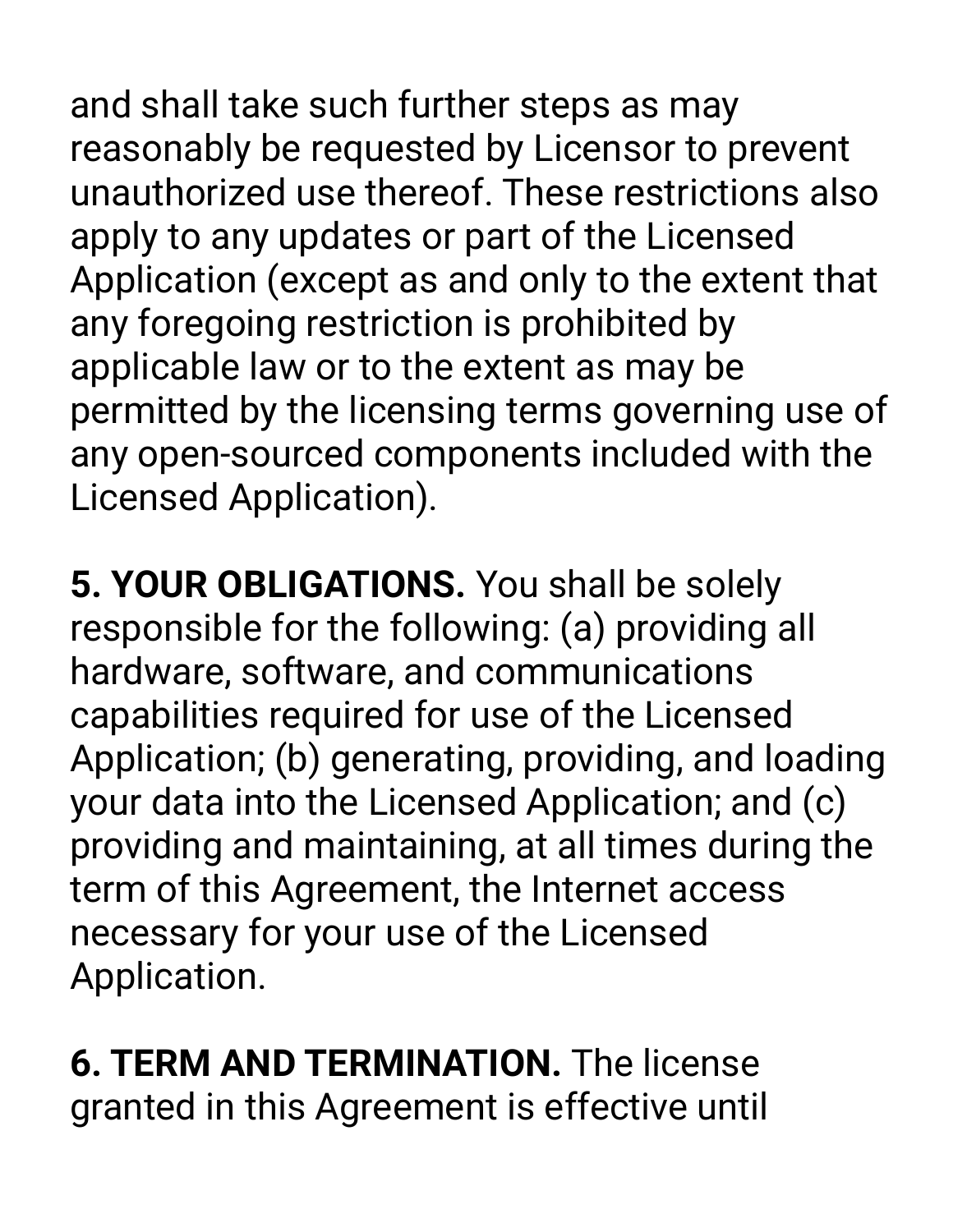terminated. The term of this Agreement and the license grant herein shall commence on the date you agree to this Agreement. This license shall terminate automatically on your failure to comply with any of the other terms of this Agreement. On termination of this Agreement, you agree to promptly destroy all printed copies and delete all electronic copies of any documentation that you have downloaded, printed, or created relating to the Licensed Application, and to ensure that no copies of any of the Licensed Application screens, data, or other content remain archived or otherwise stored on your computers.

Notwithstanding termination, the provisions of Sections 3, 6, 7, 8, 9, 10, 11, 12, and 13 of this Agreement shall survive and continue to apply.

**7. CONSENT TO USE OF DATA.** You agree that Licensor may collect and use technical data and related information—including but not limited to technical information about your device, system and application software, and peripherals—that is gathered periodically to facilitate the provision of software updates, product support, and other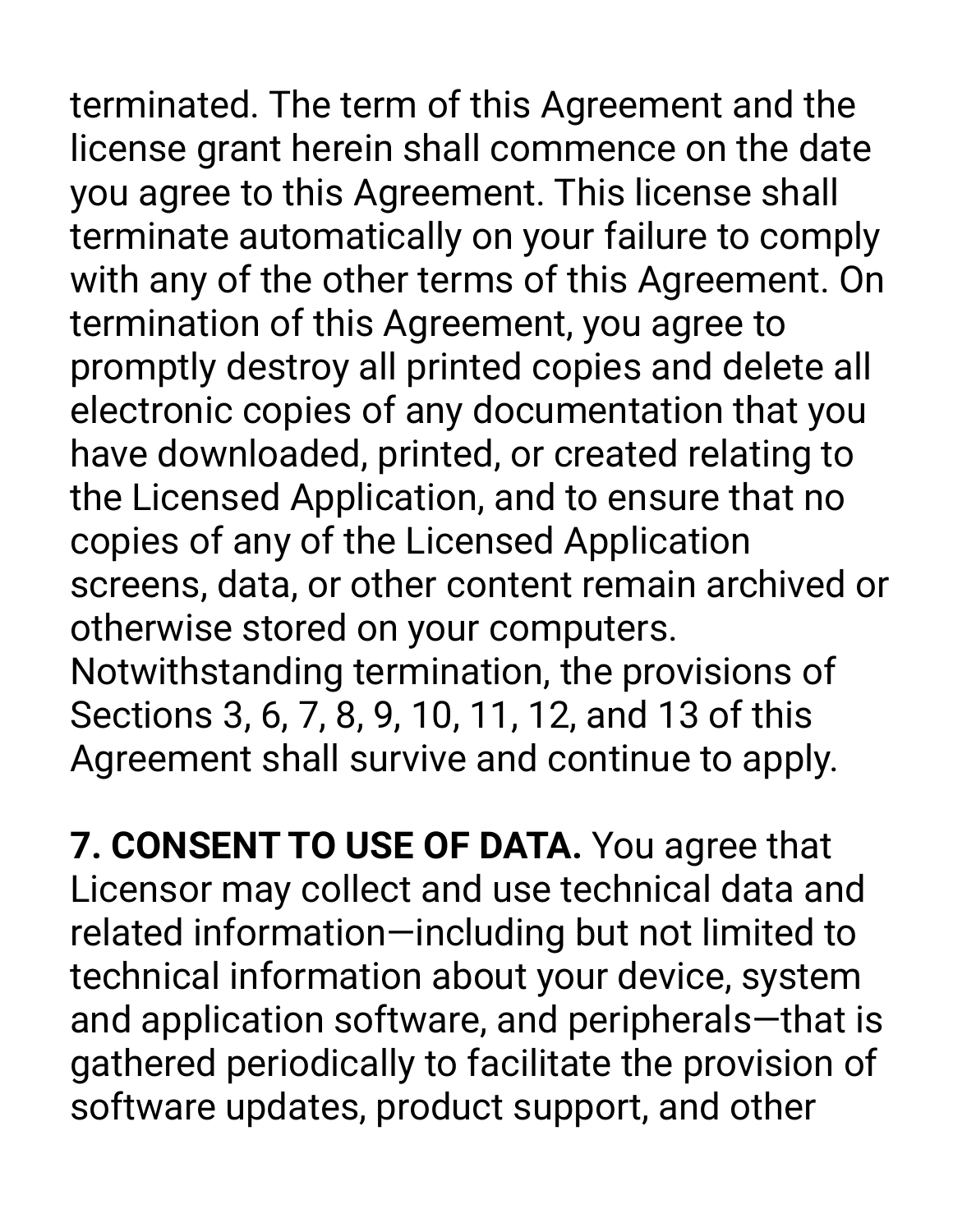services to you (if any) related to the Licensed Application. Licensor may use this information, as long as it is in a form that does not personally identify you, to improve its products or to provide services or technologies to you.

**8. CONFIDENTIALITY.** You agree that you shall not disclose to any third party the Licensed Application or any portion thereof, any technical, product, or business information, or any information that Licensor identifies as confidential (collectively, "Confidential Information") related to the Licensed Application without the prior written consent of Licensor. You shall maintain the confidentiality of all Confidential Information and shall not use it for any purpose other than the performance of this Agreement.

Notwithstanding the foregoing, Confidential Information does not include information that you can demonstrate was (a) publicly available at the time of disclosure, or later became publicly available through no act or omission by you; (b) in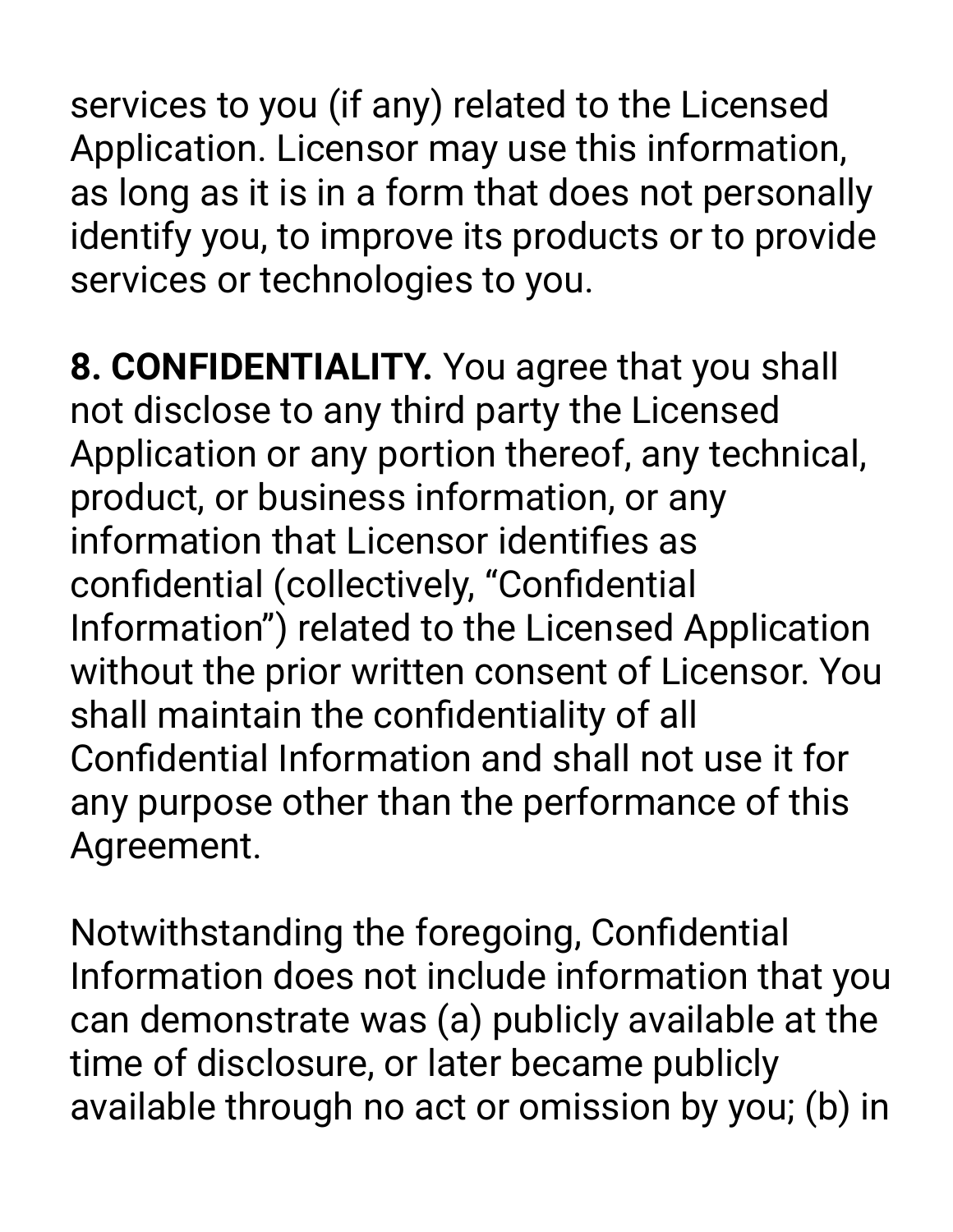your possession before disclosure by Licensor; or (c) disclosed to you by a third party not in violation of any obligations of confidentiality to Licensor or to any third party.

**9. EXTERNAL SERVICES.** The Licensed Application may enable access to Licensor's and/ or third-party services and websites (collectively and individually, "External Services"). You agree to use the External Services at your sole risk. Licensor is not responsible for examining or evaluating the content or accuracy of any thirdparty External Services, and shall not be liable for any such third-party External Services. Data displayed by any Licensed Application or External Service, including but not limited to financial, medical and location information, is for general informational purposes only and is not guaranteed by Licensor or its agents. You will not use the External Services in any manner that is inconsistent with the terms of this EULA or that infringes the intellectual property rights of Licensor or any third party. You agree not to use the External Services to harass, abuse, stalk,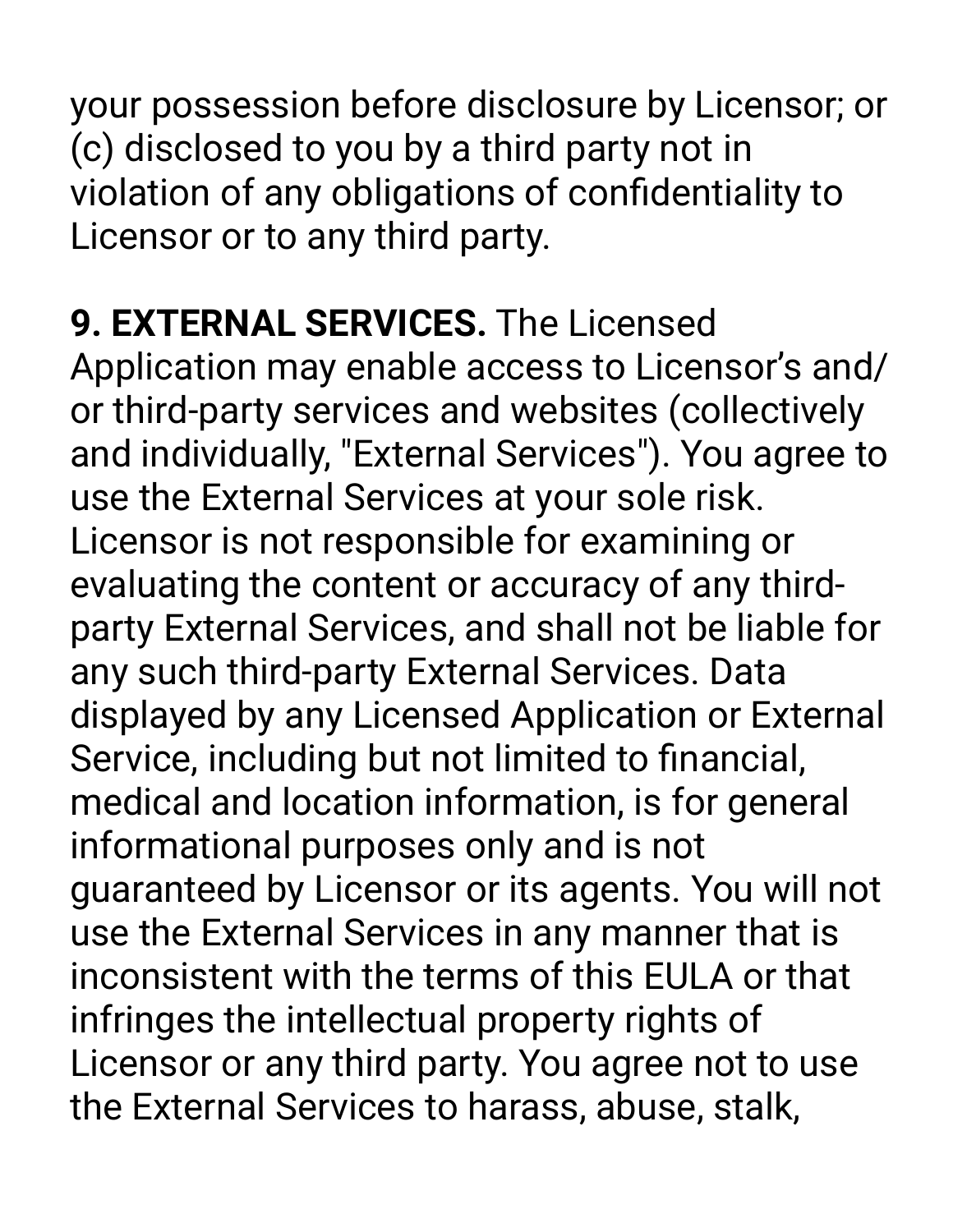threaten or defame any person or entity, and that Licensor is not responsible for any such use. External Services may not be available in all languages or in your Home Country, and may not be appropriate or available for use in any particular location. To the extent you choose to use such External Services, you are solely responsible for compliance with any applicable laws. Licensor reserves the right to change, suspend, remove, disable or impose access restrictions or limits on any External Services at any time without notice or liability to you.

**10. LIMITATION OF LIABILITY.** You are not entitled to receive damages from Licensor for any cause relating to this Agreement, to your use of the Licensed Application, to any services provided by Licensor under this Agreement, or to any services provided by any third party in connection with your use of the Licensed Application. In addition, in no event shall you be entitled to obtain any injunctive relief or otherwise enjoin, restrain, or otherwise interfere with Licensor or with the distribution, operation, development, or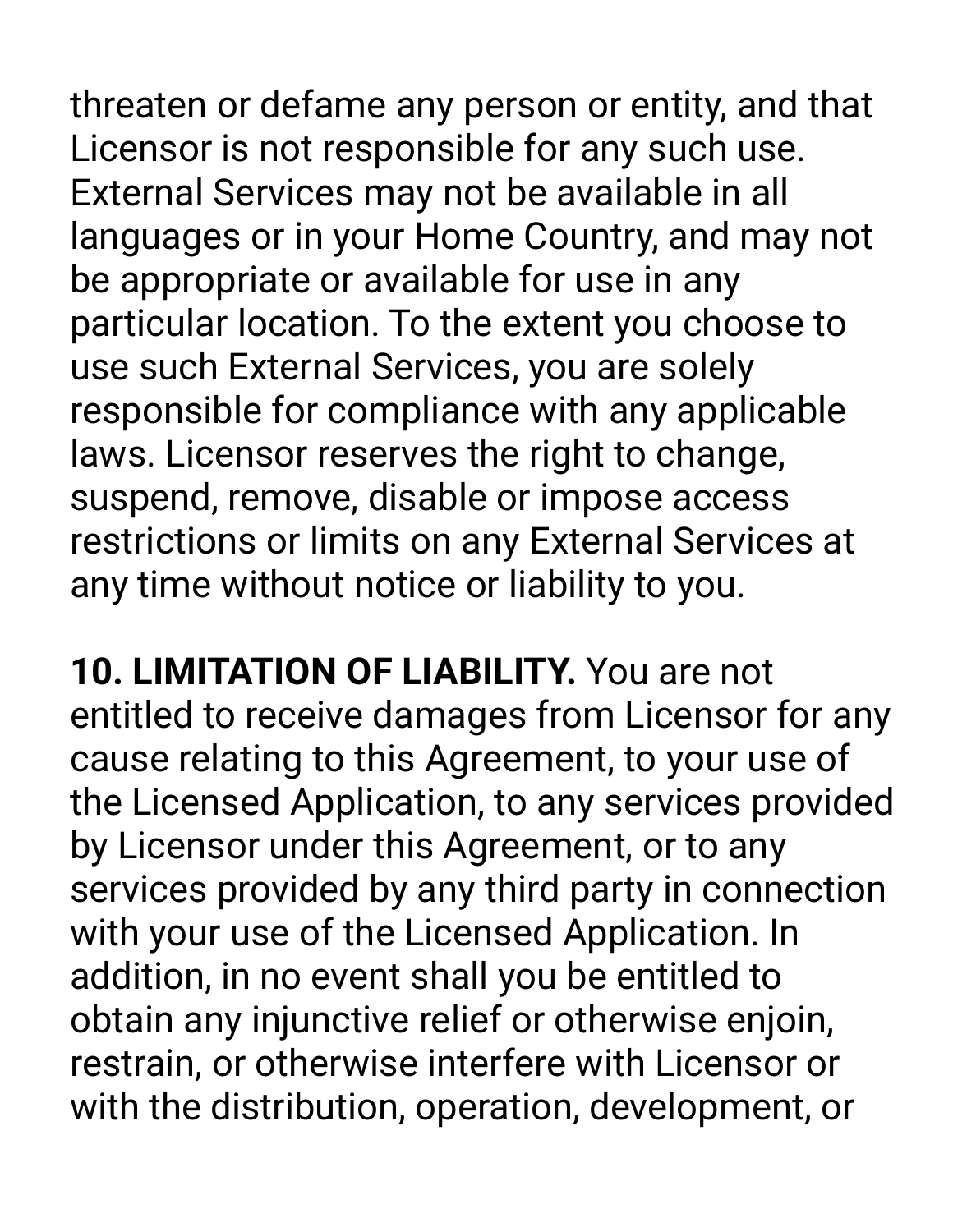performance of the Licensed Application or any related products.

TO THE EXTENT NOT PROHIBITED BY LAW, IN NO EVENT SHALL LICENSOR BE LIABLE FOR PERSONAL INJURY OR ANY INCIDENTAL, SPECIAL, INDIRECT, OR CONSEQUENTIAL DAMAGES WHATSOEVER, INCLUDING, WITHOUT LIMITATION, DAMAGES FOR LOSS OF PROFITS, LOSS OF DATA, BUSINESS INTERRUPTION, OR ANY OTHER COMMERCIAL DAMAGES OR LOSSES, ARISING OUT OF OR RELATED TO YOUR USE OF OR INABILITY TO USE THE LICENSED APPLICATION, HOWEVER CAUSED, REGARDLESS OF THE THEORY OF LIABILITY (CONTRACT, TORT, OR OTHERWISE) AND EVEN IF LICENSOR HAS BEEN ADVISED OF THE POSSIBILITY OF SUCH DAMAGES. SOME JURISDICTIONS DO NOT ALLOW THE LIMITATION OF LIABILITY FOR PERSONAL INJURY, OR OF INCIDENTAL OR CONSEQUENTIAL DAMAGES, SO THIS LIMITATION MAY NOT APPLY TO YOU.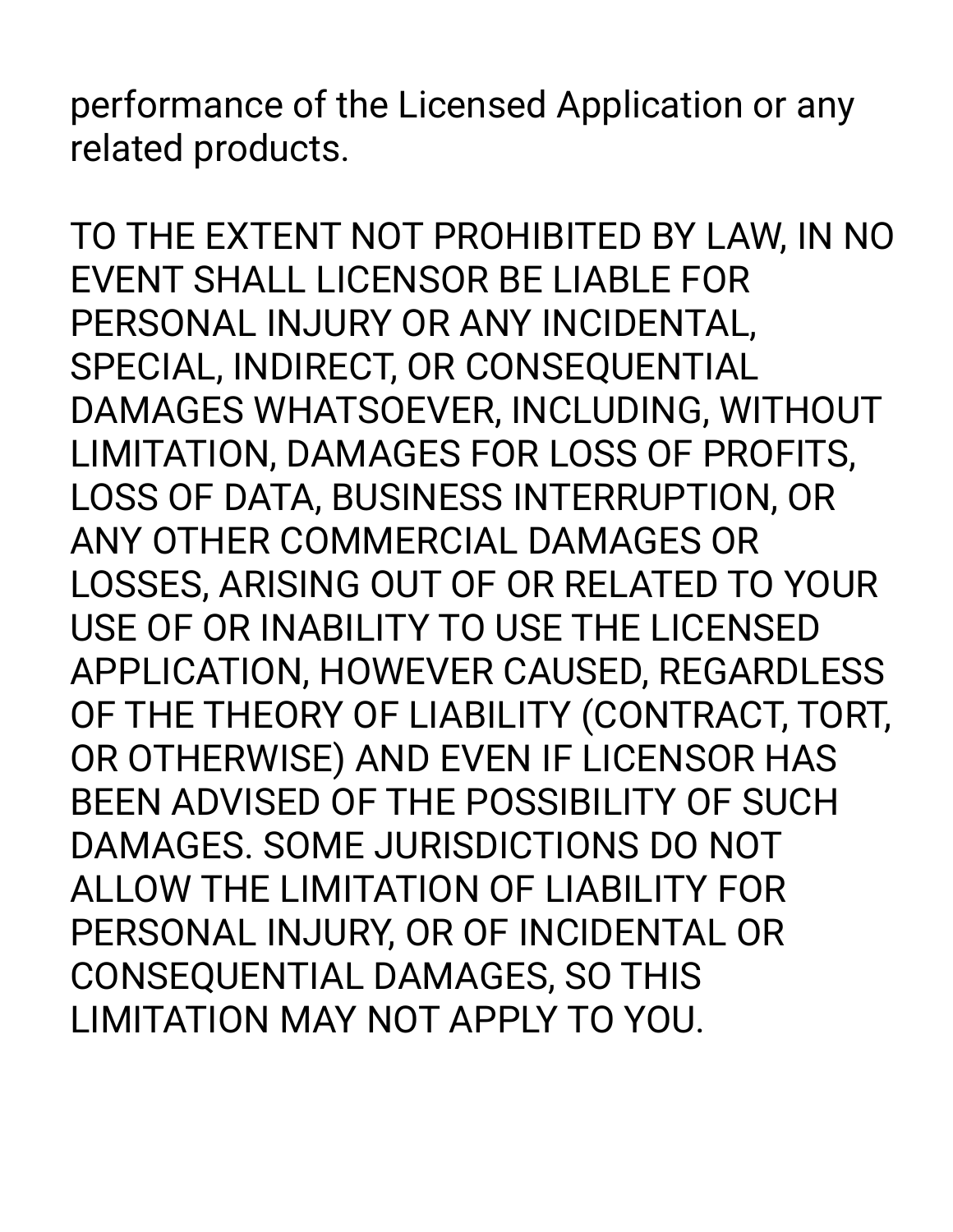In no event shall Licensor's total liability to you for all damages (other than as may be required by applicable law in cases involving personal injury) exceed the amount of fifty dollars (\$50.00). The foregoing limitations will apply even if the above stated remedy fails of its essential purpose.

### **11. NO WARRANTY.** YOU EXPRESSLY

ACKNOWLEDGE AND AGREE THAT USE OF THE LICENSED APPLICATION IS AT YOUR SOLE RISK. TO THE MAXIMUM EXTENT PERMITTED BY APPLICABLE LAW, THE LICENSED APPLICATION AND ANY SERVICES PERFORMED OR PROVIDED BY THE LICENSED APPLICATION ARE PROVIDED "AS IS" AND "AS AVAILABLE," WITH ALL FAULTS AND WITHOUT WARRANTY OF ANY KIND, AND LICENSOR HEREBY DISCLAIMS ALL WARRANTIES AND CONDITIONS WITH RESPECT TO THE LICENSED APPLICATION AND ANY SERVICES, EITHER EXPRESS, IMPLIED, OR STATUTORY, INCLUDING, BUT NOT LIMITED TO, THE IMPLIED WARRANTIES AND/OR CONDITIONS OF MERCHANTABILITY, OF SATISFACTORY QUALITY, OF FITNESS FOR A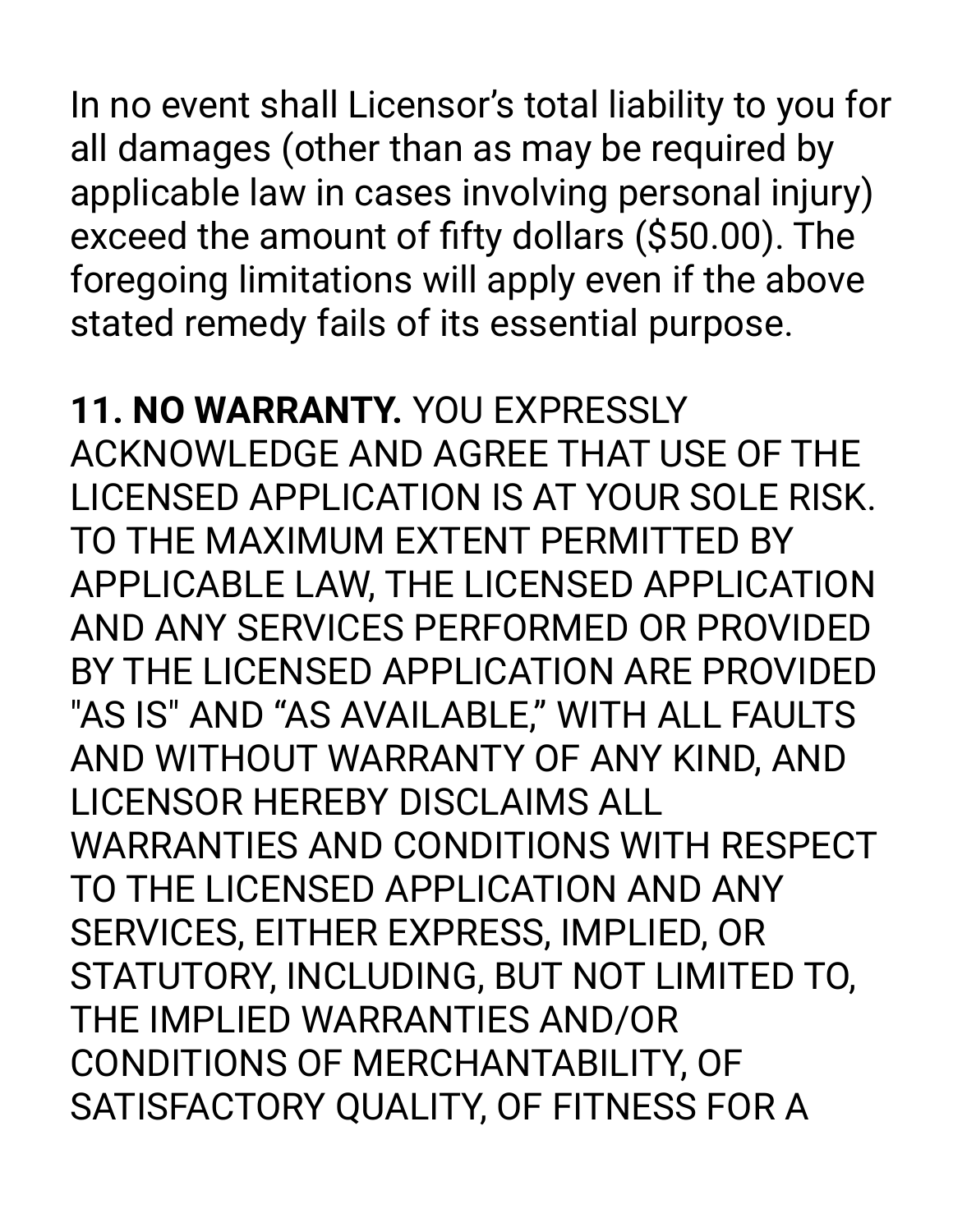PARTICULAR PURPOSE, OF ACCURACY, OF QUIET ENJOYMENT, AND OF NONINFRINGEMENT OF THIRD-PARTY RIGHTS, AS WELL AS ANY WARRANTIES ALLEGED TO HAVE ARISEN FROM CUSTOM, USAGE, OR THE COURSE OF DEALING BETWEEN THE PARTIES. NO ORAL OR WRITTEN INFORMATION OR ADVICE GIVEN BY LICENSOR OR ITS AUTHORIZED REPRESENTATIVE SHALL CREATE A WARRANTY. IN ADDITION, LICENSOR DOES NOT WARRANT OR GUARANTEE THAT YOU WILL BE ABLE TO ACCESS THE LICENSED APPLICATION AT ALL TIMES. YOU UNDERSTAND AND ACKNOWLEDGE THAT INTERNET CONGESTION AND OUTAGES, AS WELL AS MAINTENANCE, DOWNTIME, AND OTHER INTERRUPTIONS, MAY INTERFERE AT TIMES WITH YOUR ABILITY TO ACCESS THE LICENSED APPLICATION. SHOULD THE LICENSED APPLICATION OR SERVICES PROVE DEFECTIVE, YOU ASSUME THE ENTIRE COST OF ALL NECESSARY SERVICING, REPAIR, OR CORRECTION. SOME JURISDICTIONS DO NOT ALLOW THE EXCLUSION OF IMPLIED WARRANTIES OR LIMITATIONS ON APPLICABLE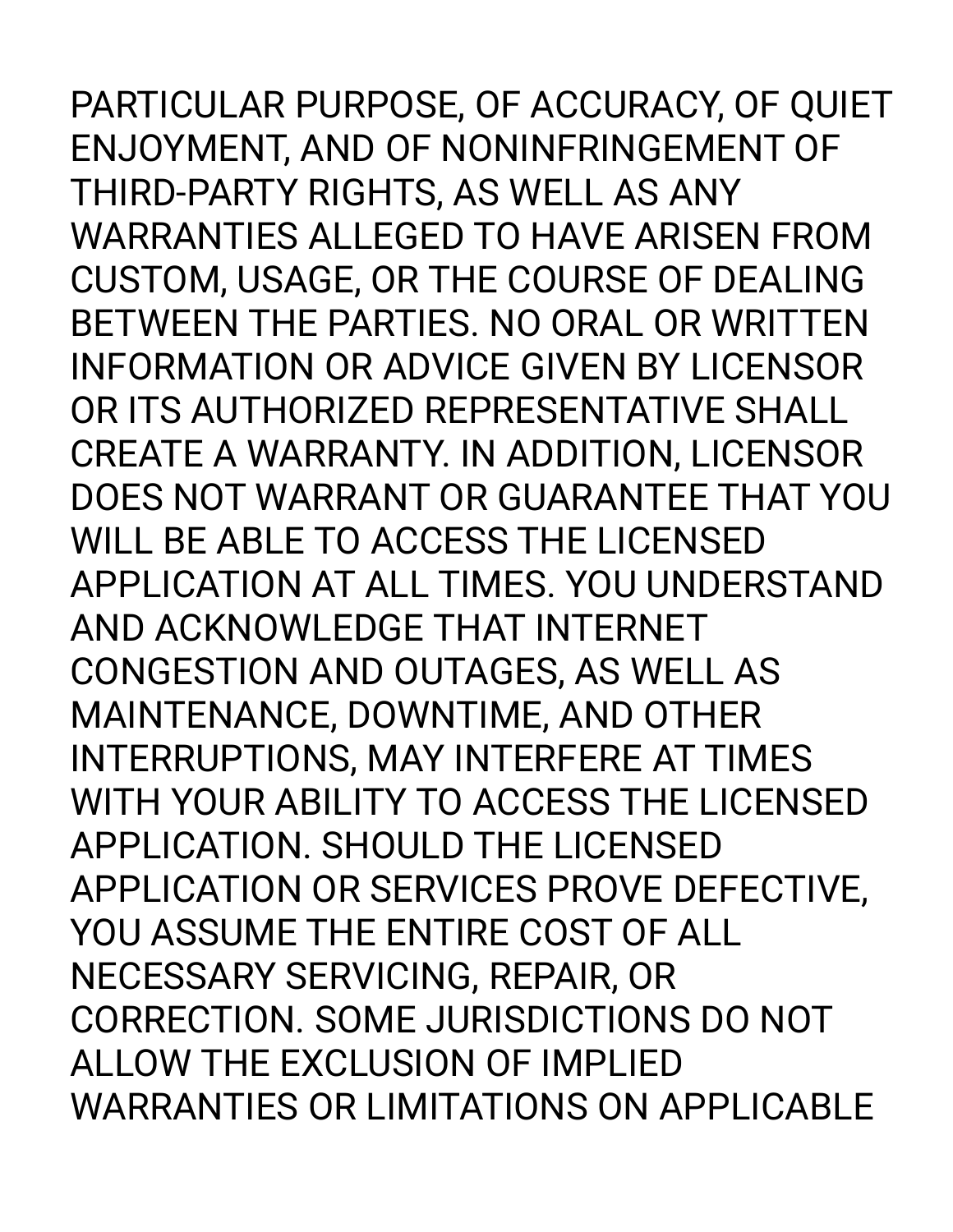STATUTORY RIGHTS OF A CONSUMER, SO THE ABOVE EXCLUSION AND LIMITATIONS MAY NOT APPLY TO YOU.

**12. NO REFUNDS OF IN-APP PURCHASES.** To the extent permissible by law and governing agreements with Apple, any purchases made within the Licensed Application, INCLUDING PURCHASES OF CREDITS, shall by strictly nonrefundable, and all sales shall be deemed final upon completion. If you seek a refund, you shall bear the burden and all the costs of demonstrating that one is required to be given by law. Licensor shall not be liable for any damages or costs you suffer related to any purchase made, your efforts to seek a refund, or any delay or lack of service involved therein.

**13. GOVERNING LAW.** Except to the extent expressly provided in the following paragraph, this Agreement, the relationship between You and Licensor, and the relationship between you and Apple shall be governed by the laws of the State of California, excluding its conflicts of law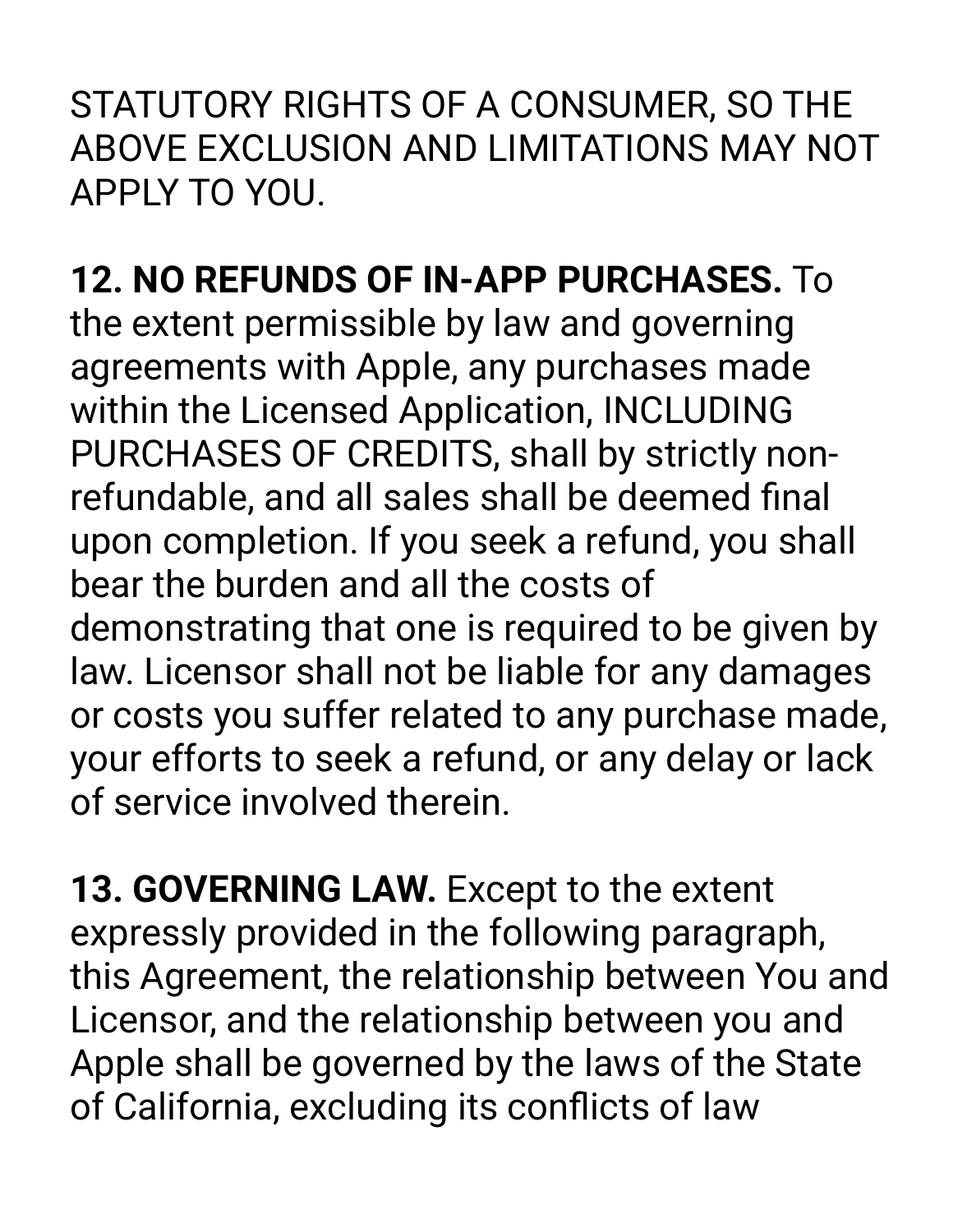provisions. If (a) you are not a U.S. citizen; (b) you do not reside in the U.S.; (c) you are not accessing the Service from the U.S.; and (d) you are a citizen of one of the countries identified below, you hereby agree that any dispute or claim arising from this Agreement shall be governed by the applicable law set forth below, without regard to any conflict of law provisions, and you hereby irrevocably submit to the non-exclusive jurisdiction of the courts located in the state, province or country identified below whose law governs:

If you are a citizen of any European Union country or Switzerland, Norway or Iceland, the governing law and forum shall be the laws and courts of your usual place of residence.

Specifically excluded from application to this Agreement is that law known as the United Nations Convention on the International Sale of Goods.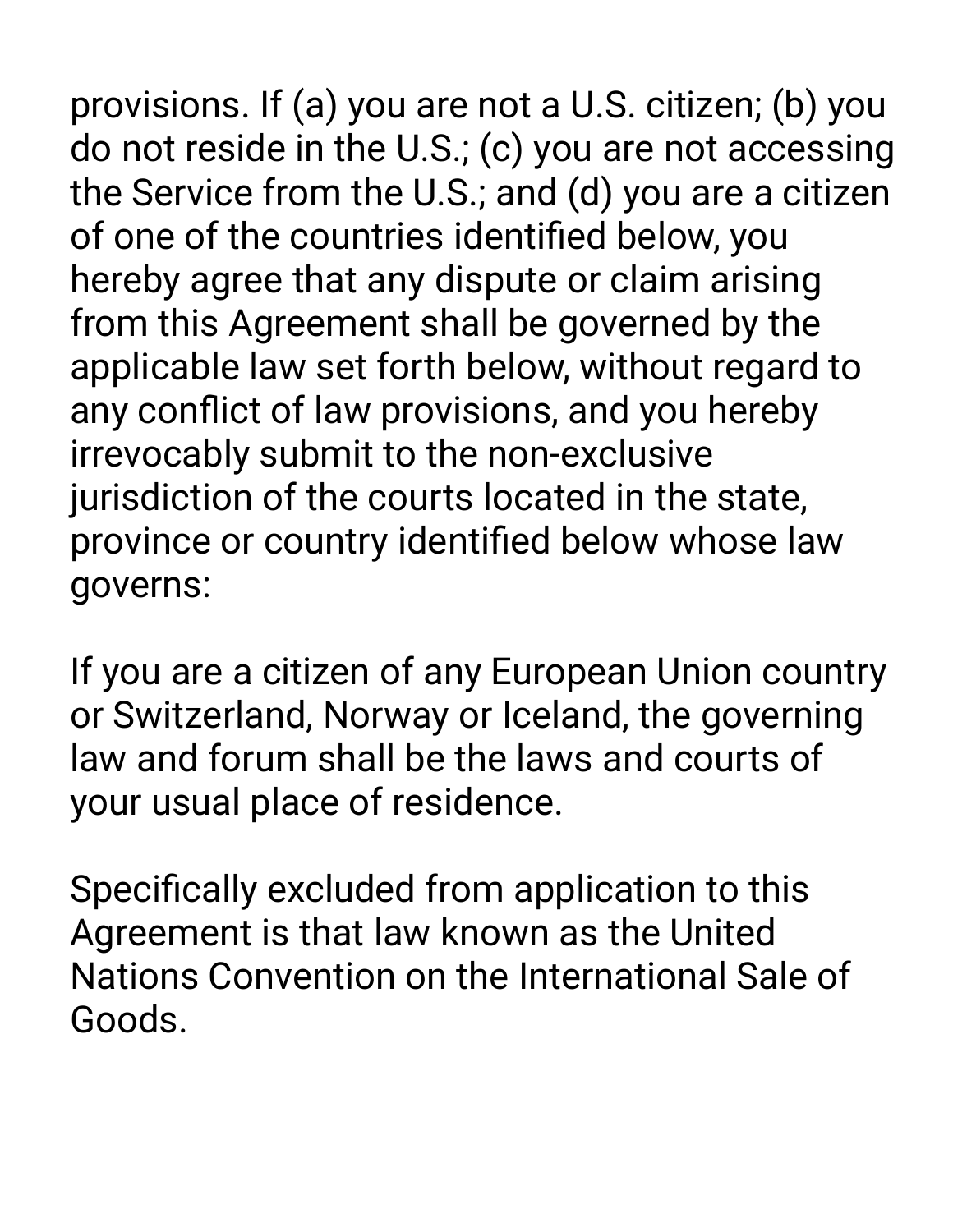**14. ARBITRATION.** All disputes arising out of or relating to this Agreement shall be finally settled by arbitration conducted in Santa Clara County, California, under the rules of commercial arbitration of the American Arbitration Association (the "Rules"). Both parties shall bear equally the cost of arbitration (exclusive of legal fees and expenses, all of which each party shall bear separately). All decisions of the arbitrator shall be final and binding on both parties and enforceable in any court of competent jurisdiction. Notwithstanding the foregoing, if a party breaches its obligations under this paragraph, the nonbreaching party may seek injunctive or other equitable relief in any court of competent jurisdiction.

**15. FORCE MAJEURE.** If the performance of Licensor under this Agreement is prevented, hindered, or otherwise made impractical by reason of flood, strike, war, acts of government, or any other casualty or cause beyond the control of Licensor, then Licensor shall be excused from its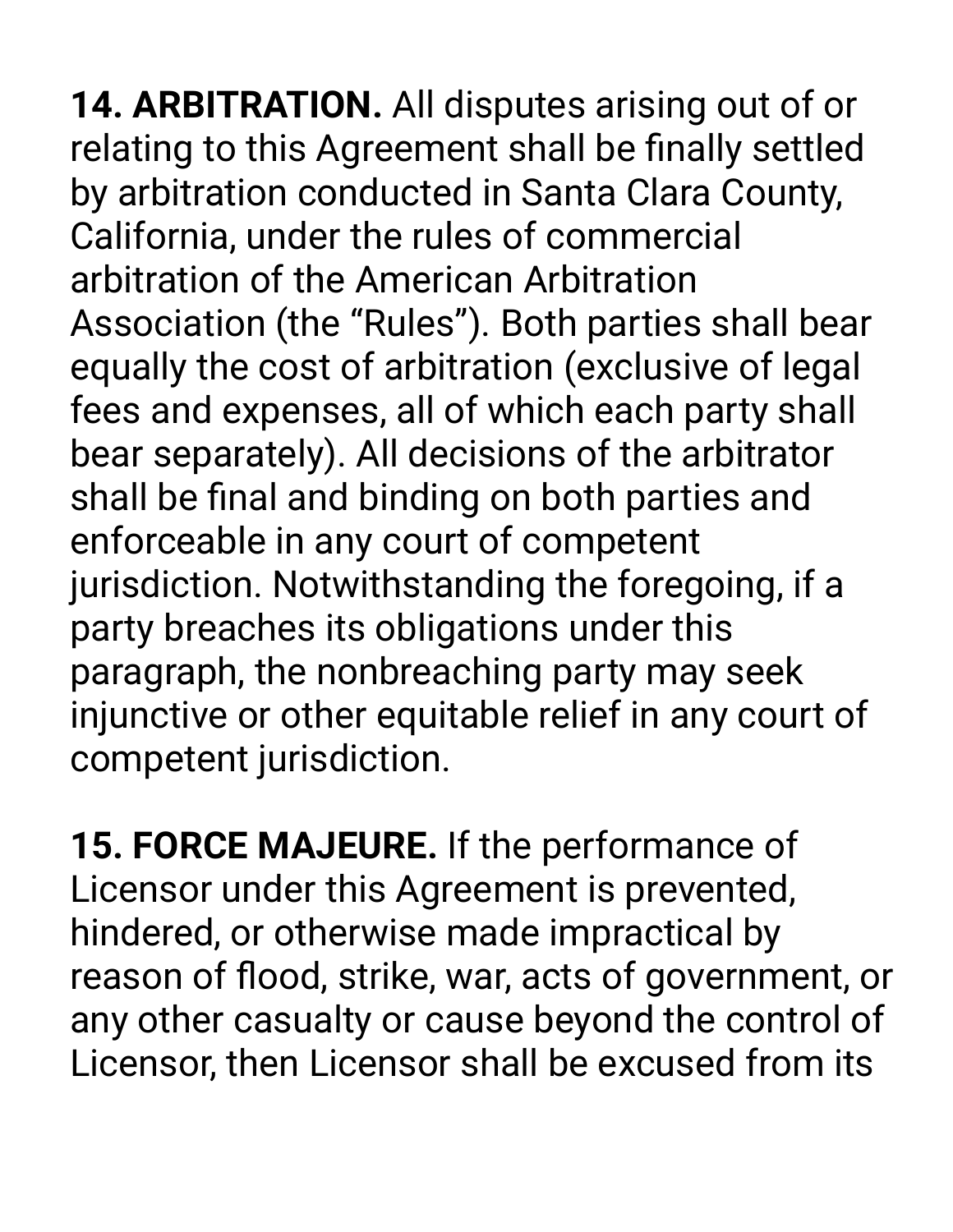performance to the extent and so long as it is prevented, hindered, or delayed by such event(s).

**16. SEVERABILITY.** If any one or more of the provisions contained in this Agreement shall, for any reason, be held to be invalid, illegal, or unenforceable in any respect, then to the maximum extent permitted by law, such invalidity, illegality, or unenforceability shall not affect any other provision of this Agreement.

**17. NO ASSIGNMENT.** You may not assign this Agreement or any of the rights granted by Licensor hereunder, in whole or in part, without the prior written consent of Licensor, and any attempt to do so shall be void. This Agreement is binding on and shall inure to the benefit of the parties and their respective successors and permitted assigns.

**18. COMMERCIAL ITEMS.** The Licensed Application and related documentation are "Commercial Items", as that term is defined at 48 C.F.R. §2.101, consisting of "Commercial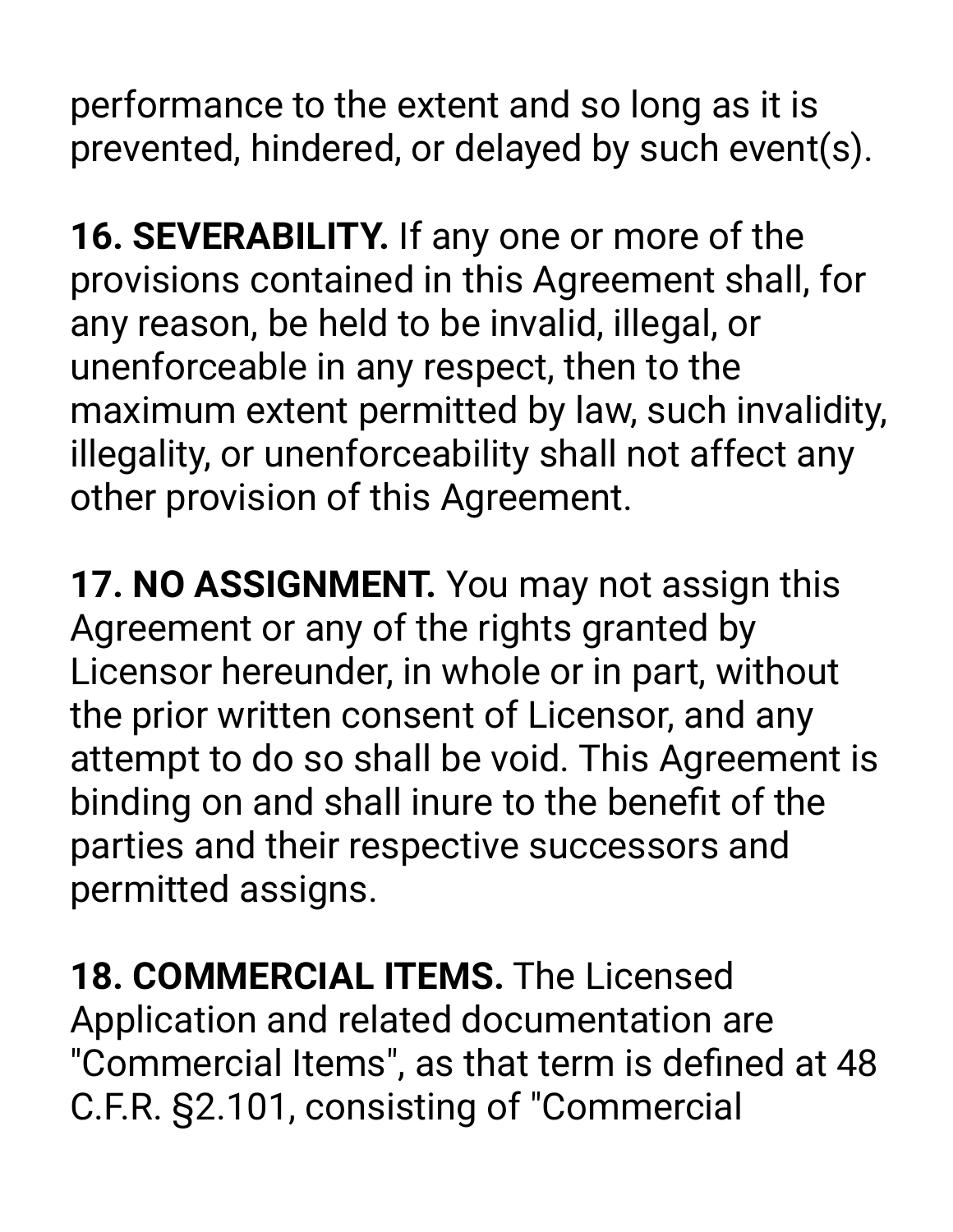Computer Software" and "Commercial Computer Software Documentation", as such terms are used in 48 C.F.R. §12.212 or 48 C.F.R. §227.7202, as applicable. Consistent with 48 C.F.R. §12.212 or 48 C.F.R. §227.7202-1 through 227.7202-4, as applicable, the Commercial Computer Software and Commercial Computer Software Documentation are being licensed to U.S. Government end users (a) only as Commercial Items and (b) with only those rights as are granted to all other end users pursuant to the terms and conditions herein. Unpublished-rights reserved under the copyright laws of the United States.

**19. EXPORT CONTROL.** You agree to obey and comply with any and all applicable United States laws, rules, and regulations governing the export of software. You may not use or otherwise export or re-export the Licensed Application except as authorized by United States law and the laws of the jurisdiction in which the Licensed Application was obtained. In particular, but without limitation, the Licensed Application may not be exported or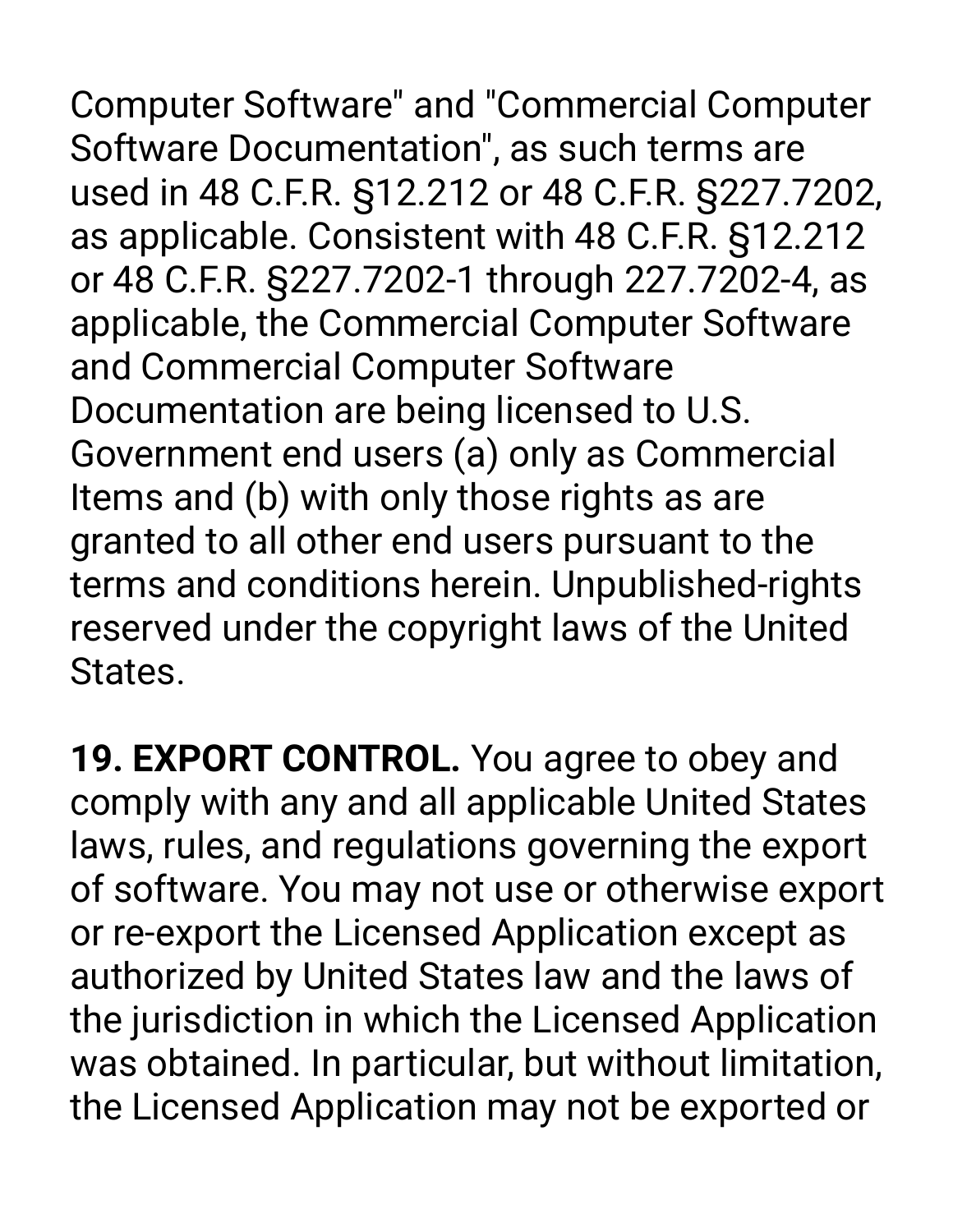re-exported (a) into any U.S.-embargoed countries or (b) to anyone on the U.S. Treasury Department's Specially Designated Nationals List or the U.S. Department of Commerce Denied Persons List or Entity List. By using the Licensed Application, you represent and warrant that you are not located in any such country or on any such list. You also agree that you will not use these products for any purposes prohibited by United States law, including, without limitation, the development, design, manufacture, or production of nuclear, missile, or chemical or biological weapons.

**20. APPLE REQUIREMENTS.** If you downloaded the Licensed Application from the Apple iTunes Store the following apply:

a. Acknowledgement: You acknowledge that this Agreement is between you and Licensor only, and not with Apple, and Licensor, not Apple, is solely responsible for the Licensed Application and the content thereof.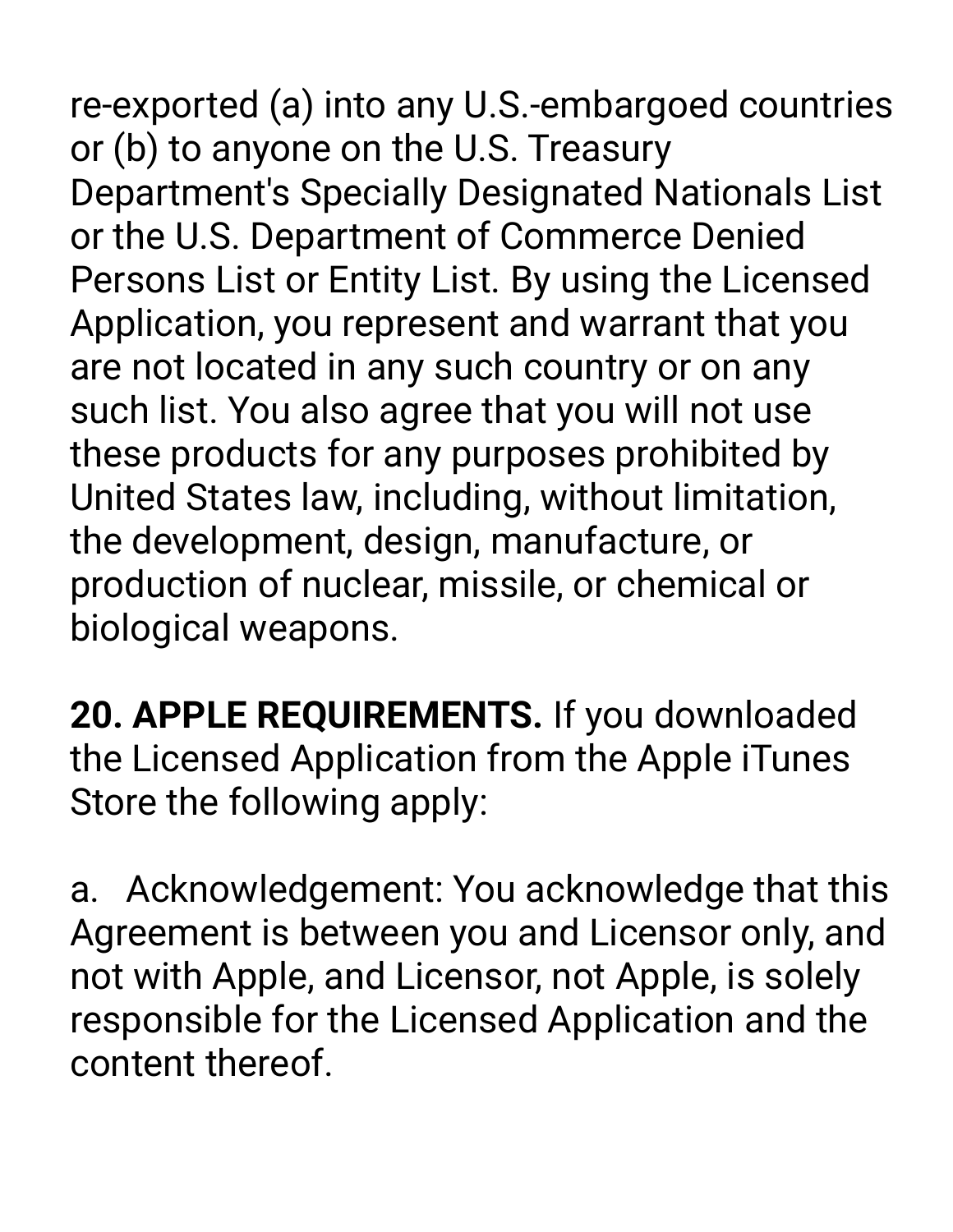b. Scope of License: The license granted to you for the Licensed Application is a limited, nontransferable license to use the Licensed Application on an iOS product that you own or control and as permitted by the Usage Rules set forth in the Apple iTunes App Store Terms of Service.

c. Maintenance and Support: Licensor and not Apple is solely responsible for providing any maintenance and support services with respect to the Licensed Application. You acknowledge that Apple has no obligation whatsoever to furnish any maintenance and support services with respect to the Licensed Application.

d. Warranty: Licensor is solely responsible for any product warranties, whether express or implied by law, to the extent not effectively disclaimed. In the event of any failure of the Licensed Application to conform to any applicable warranty, you may notify Apple, and Apple will refund the purchase price for the Services in the Apple iTunes App Store to you. To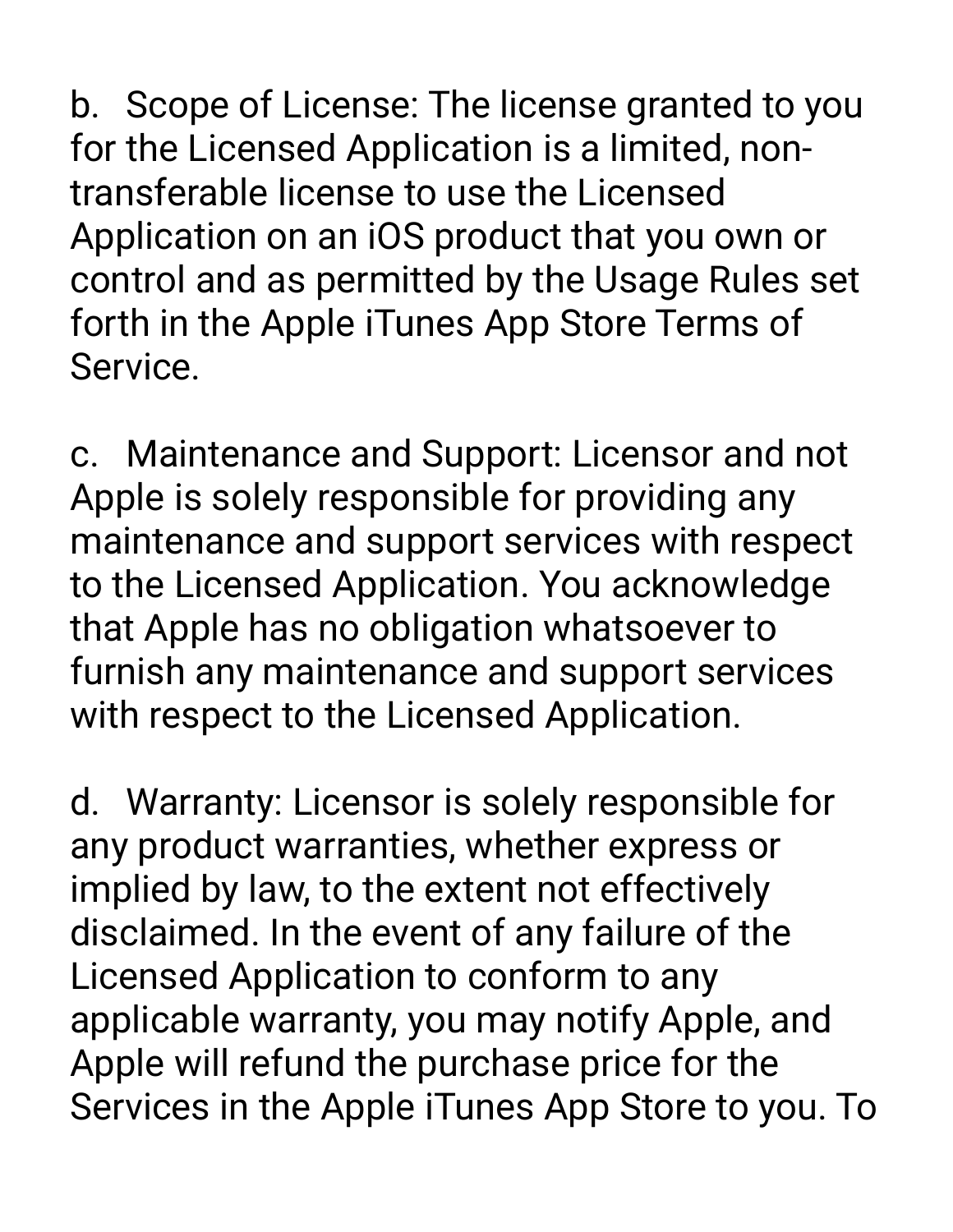the maximum extent permitted by applicable law, Apple will have no other warranty obligation whatsoever with respect to the Licensed Application, and any other claims, losses, liabilities, damages, costs or expenses attributable to any failure to conform to any warranty will be Licensor's sole responsibility, as between Licensor and Apple.

e. Product Claims: Licensor, not Apple, is responsible for addressing any user or third party claims relating to the Services or the user's possession and/or use of the Licensed Application, including, but not limited to: (a) product liability claims; (b) any claim that the Licensed Application fail to conform to any applicable legal or regulatory requirement; and (c) claims arising under consumer protection or similar legislation.

f. Intellectual Property Rights: You acknowledge that, in the event of any third party claim that the Licensed Application or your possession and use of the Licensed Application infringes that third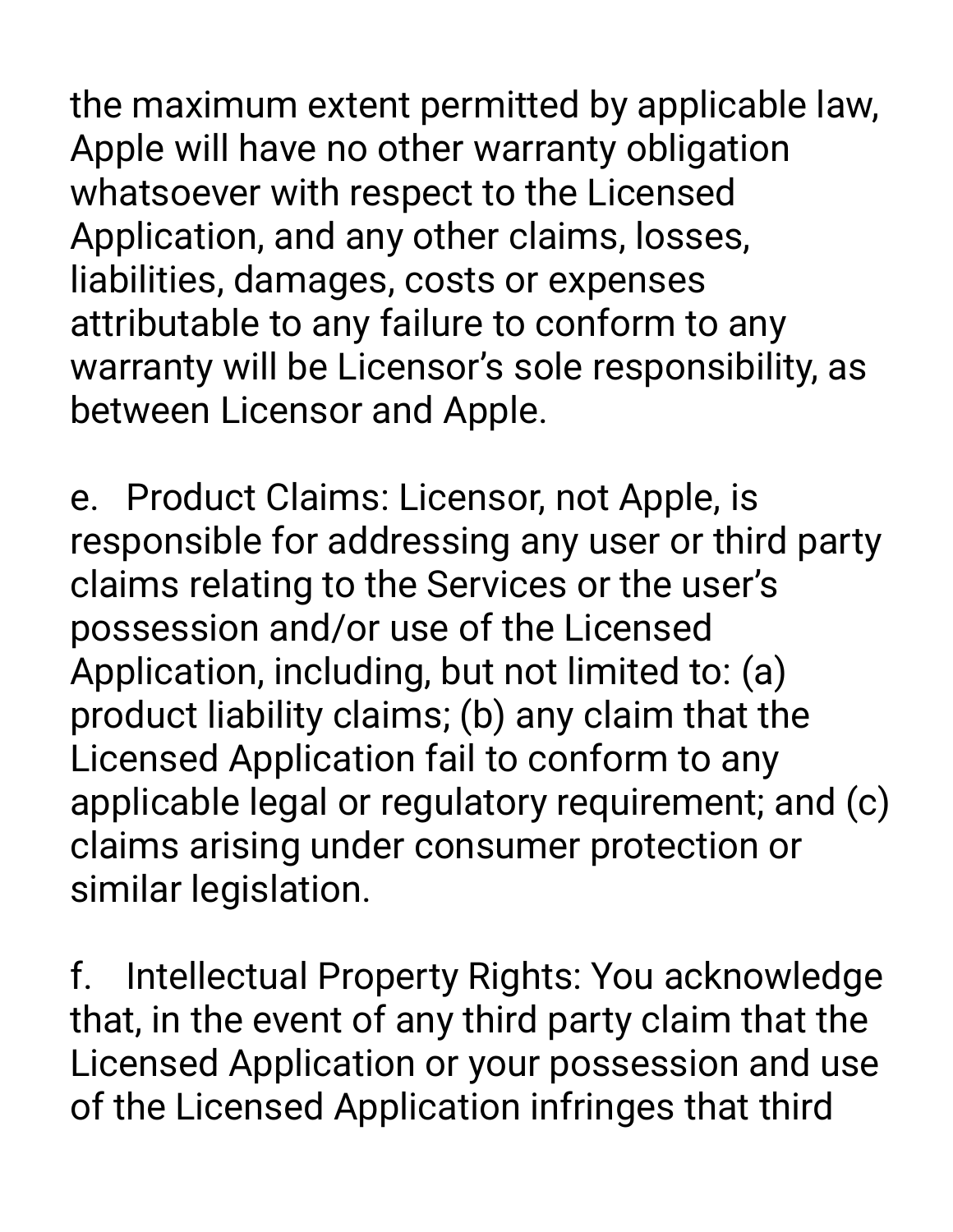party's intellectual property rights Apple will not be responsible for the investigation, defense, settlement and discharge of any such intellectual property infringement claim.

g. Legal Compliance: You represent and warrant that (a) you are not located in a country that is subject to a U.S. Government embargo, or that has been designated by the U.S. Government as a "terrorist supporting" country; and (b) you are not listed on any U.S. Government list of prohibited or restricted parties.

h. Developer Contact Info: Direct any questions, complaints or claims to: Lighthouse Woods LLC, 777 First St., pmb 522, Gilroy, CA 95020-4918. Email: [support@whereprayer.com](mailto:support@whereprayer.com)

i. Third Party Terms of Agreement: You must comply with any applicable third party terms of agreement when using the Licensed Application, e.g., if You have a VoIP application, then the End-User must not be in violation of their wireless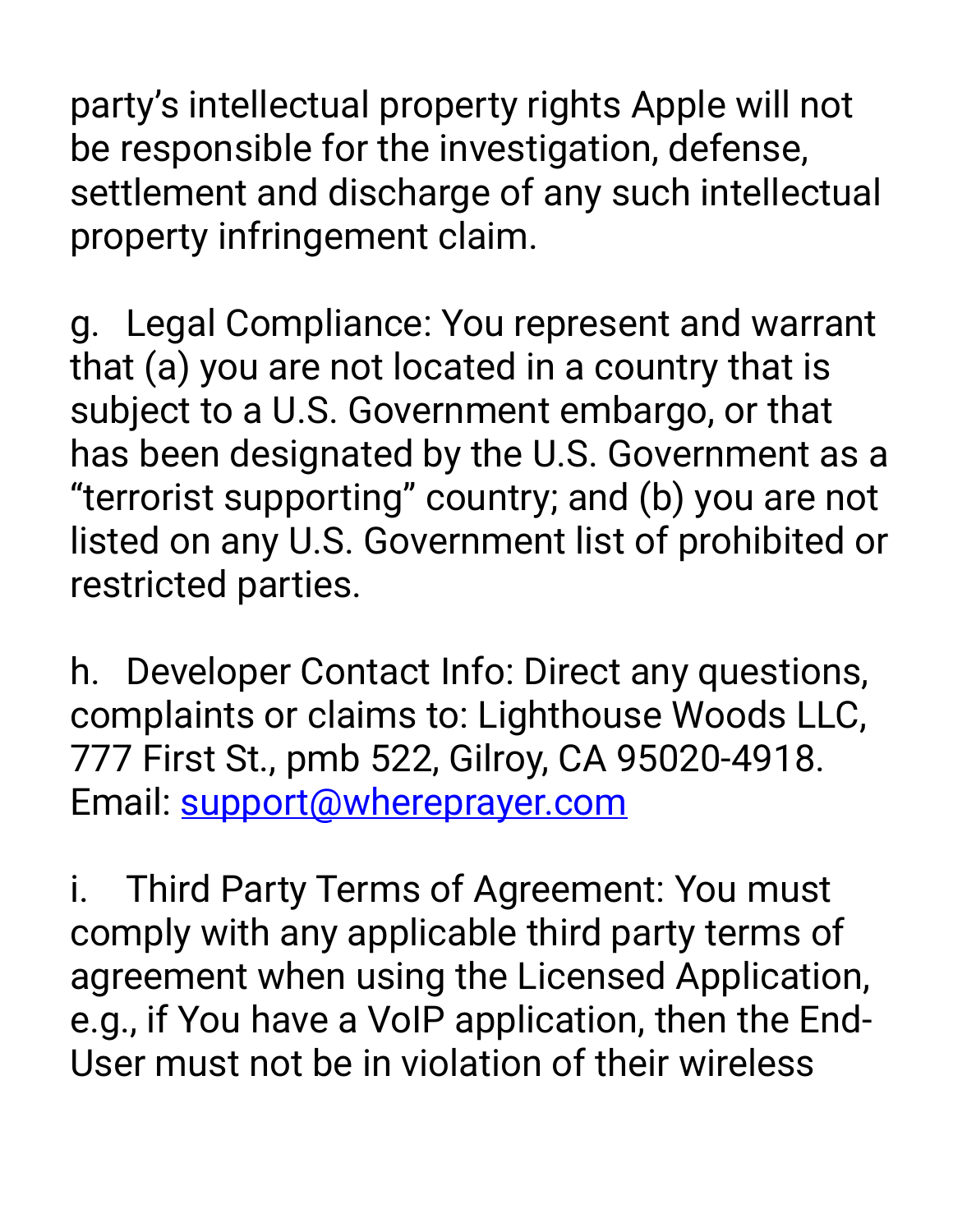data service agreement when using the Licensed Application.

j. Third Party Beneficiary: You acknowledge and agree that Apple and Apple's subsidiaries are third party beneficiaries of this Agreement, and that, upon your acceptance of the terms and conditions of the Agreement, Apple will have the right (and will be deemed to have accepted the right) to enforce the Agreement against you as a third party beneficiary thereof.

### **21. ACKNOWLEDGEMENT AND EXCLUSIVITY.**

YOU ACKNOWLEDGE THAT YOU HAVE READ THIS AGREEMENT, UNDERSTAND IT, AND AGREE TO BE BOUND BY ITS TERMS AND CONDITIONS. YOU FURTHER AGREE THAT IT IS THE COMPLETE AND EXCLUSIVE STATEMENT OF THE AGREEMENT BETWEEN YOU AND LICENSOR, AND THAT IT SUPERSEDES ANY PROPOSAL, PRIOR AGREEMENT, OR UNDERSTANDING, ORAL OR WRITTEN, AND ANY OTHER COMMUNICATION BETWEEN YOU AND LICENSOR RELATING TO THE SUBJECT MATTER